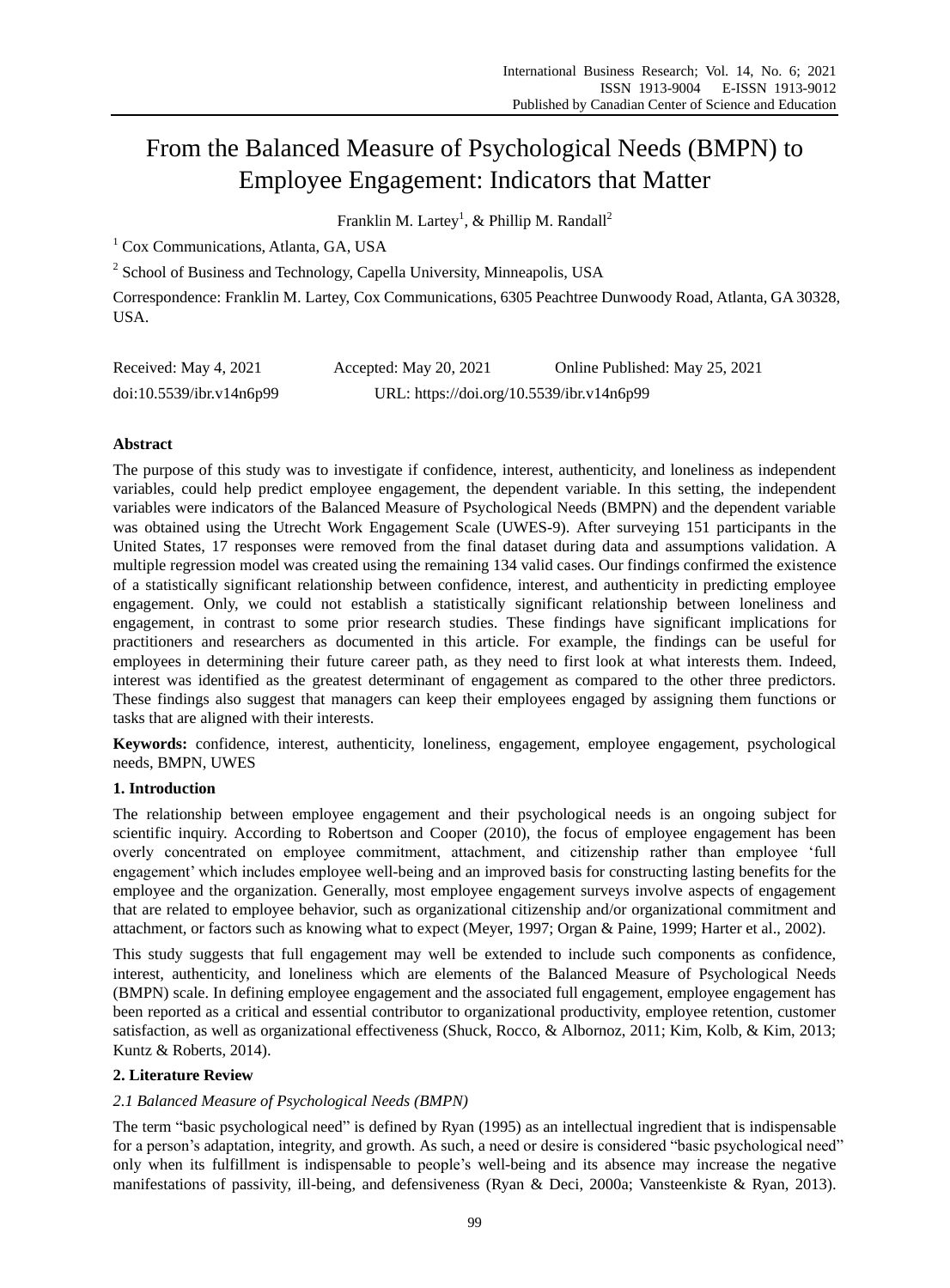Ryan and Deci (2002) stated that three basic psychological needs existed within self-determination theory: autonomy, competence, and relatedness. These three psychological needs are fundamentals to employee engagement and play a prominent role in development, adjustment, and wellness across cultures (Ryan & Deci 2017). Moreover, they are synergistic with components of Self-Efficacy Theory as set forth and defined in this study.

Reportedly, the most widely used need-satisfaction measure, the Basic Psychological Needs Scale (BPNS) has been found to be questionable (Johnston & Finney, 2010). However, Sheldon and Hilpert (2012) advanced the proposition that their BMPN model comparisons is an alternative and may well be an improved instrument to be used by Self-Determination Theory researchers. Thus, the BMPN was employed in this study to investigate the relationship between employee engagement and their psychological needs utilizing the strengths of the BMPN instrument to study relevant constructs and variable relationships.

The strength of the psychological need assessment instruments is that they are effective in measuring those constructs and/or variables that are pertinent to employee engagement. The affiliation of interest and autonomy, loneliness and relatedness are clearly present and relevant for this study. The narrative discussion that embodies the relevancy of the self-determination theory and the self-efficacy theory possesses and explains the connectivity between the two theories and offers technical support for their resonance and both their study purpose and kinship.

# *2.2 Employee Engagement*

As an early provider of a definition of employee engagement, Kahn (1990) defined engagement as "the harnessing of organizational members' selves to their work roles; in engagement, people employ and express themselves physically, cognitively, and emotionally during role performances" (p. 694).

Although employee engagement has both enjoyed and endured several definitions over the years (Tate, Lartey, & Randall, 2021), it is defined by Shuck and Wollard (2010) as "an individual employee's cognitive, emotional, and behavioral state directed toward desired organizational outcomes" (p. 103). According to Kim, Kolb, and Kim (2013), "engagement might be viewed as a proactive and fundamental approach to organizational performance and sustainability" (p. 249). Consequently, employees might be expected to be more effective workers resulting in improved organizational productivity and sustainability.

For the purposes of this research, we offer a practitioner's definition based on the assumption advanced by Ababneh and Macky (2015) that engagement is something that can be changed, and that which is changed is done so by modifying the conditions under which one"s work is offered. This definition is aligned with that of Lartey (2021) suggesting that engagement is:

a two-way relationship between an organization and a worker, in which the organization provides the worker with the environment and conditions to be successful through good leadership and management, and the worker provides the organization with a positive and self-motivated performance leading to the achievement of the organizational mission, vision, purpose, and goals (p. 137).

This definition of engagement suggests the requirement for the employee to use intrinsic forces, which can be explained by the self-efficacy theory.

# *2.3 Self-Efficacy Theory*

To define and paraphrase Bandura"s own words, self-efficacy is one"s belief in their ability to influence events that effect one"s life and to have control over the way these events are experienced. (Bandura, 1994). The self-efficacy theory maintains that people are likely to engage in activities to the extent that they perceive themselves to be capable and/or competent (Bandura, 1994). The term self-efficacy is used loosely and widely in education, training, and development literature, usually with a comment about the low self-efficacy of workers, learners, students, patients, citizens, etc.

People's beliefs about their efficacy can be developed by four main sources of influence. They are: 1) Performance Accomplishments achieved through various experiences. Successful experiences build a strong belief in a person"s potential and efficacy; 2) Vicarious Experience provided by social models. Seeing people like oneself succeed by sustained effort raises observers' beliefs that they too possess the capabilities to master comparable activities and succeed; 3) Social Persuasion, "persuaded verbally that they possess the capabilities to master given activities are likely to mobilize greater effort and sustain it than if they harbor self-doubts and dwell on personal deficiencies when problems arise", and 4) Physiological and Emotional States, "to reduce people's stress reactions and alter their negative emotional proclivities and misinterpretations of their physical states." (Bandura, 1994, pg. 3-4). Self-efficacy is a direct predictor of the intention of one"s behavior and/or one"s confidence.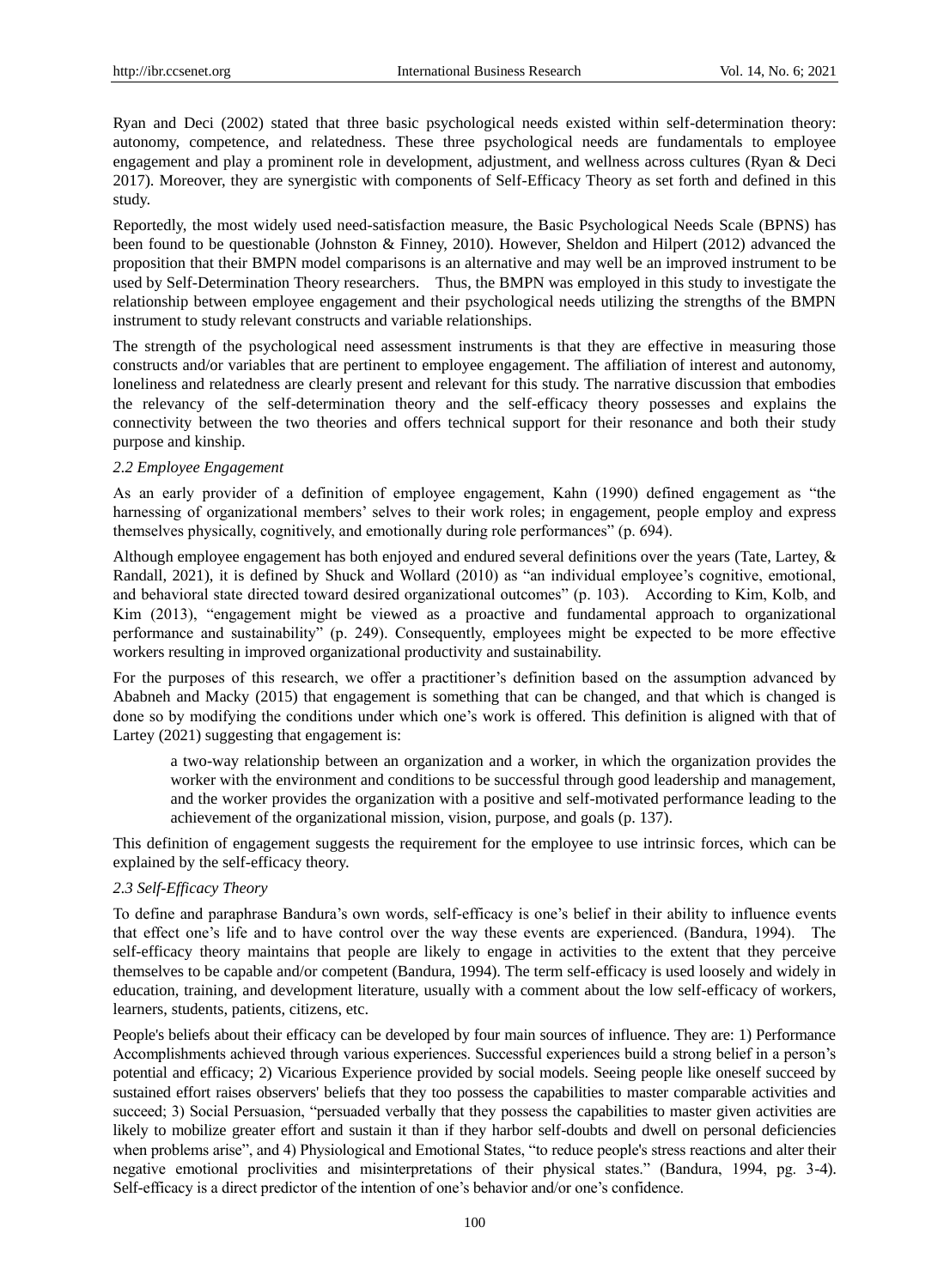# **3. Research Design**

*3.1 Research Question, Hypotheses, and Conceptual Framework*

The goal of this study was to identify the indicators of the Balanced Measure of Psychological Needs (BMPN) scale that predict engagement. To that effect, the research question RQ1 was used in guiding this study:

RQ1: To what extent do Confidence, Interest, Authenticity, and Loneliness as measured by their respective indicators in the BMPN scale contribute to employee engagement as measured by the Utrecht Work Engagement Scale (UWES-9)?

A null hypothesis (H0) and an alternate hypothesis (HA) were formulated to answer the research question.

H0: There is no statistically significant relationship between Confidence, Interest, Authenticity, and Loneliness as predictors, and Employee Engagement as the outcome.

HA: There is a statistically significant relationship between Confidence, Interest, Authenticity, and Loneliness as predictors, and Employee Engagement as the outcome.

For a better representation of the research question, a conceptual model of the study was created and represented on Figure 1. This shows the four predictors or independent variables (Confidence, Interest, Authenticity, and Loneliness) used in determining the outcome or dependent variable on the right, representing Employee Engagement.



Figure 1. Conceptual model of the study suggesting that Confidence, Interest, Authenticity, and Loneliness might contribute to employee engagement

# *3.2 Research Approach and Measurement Instruments*

This quantitative research study was conducted using a non-experimental correlational research approach. The study used a self-reported questionnaire administered online through a survey firm. To measure employee engagement, the questionnaire included the Utrecht Work Engagement Scale (UWES-9), a 9-item validated instrument created by Shaufeli, Bakker, and Salanova (2006). The questionnaire also included the BMPN scale, an 18-item instrument created by Sheldon and Hilpert (2012). Four of the 18 indicators were selected for this study, namely Confidence, Interest, Authenticity, and Loneliness. These indicators were identified from their related assertions as follows:

CONFIDENCE: I successfully complete difficult tasks and projects.

INTEREST: I am really doing what interests me.

AUTHENTICITY: My choices express my "true self".

LONELINESS: I feel lonely.

The reliability of the measurement instrument was calculated using the Cronbach alpha reliability statistic. The resulting Cronbach alpha showed a reliability value of .89, well above the suggested minimum of .7 (Lartey, 2021), thus confirming a high internal consistency of the survey questionnaire. As such, this study could be conducted as is, without any need for data reduction. First, the sample size needed to be analyzed.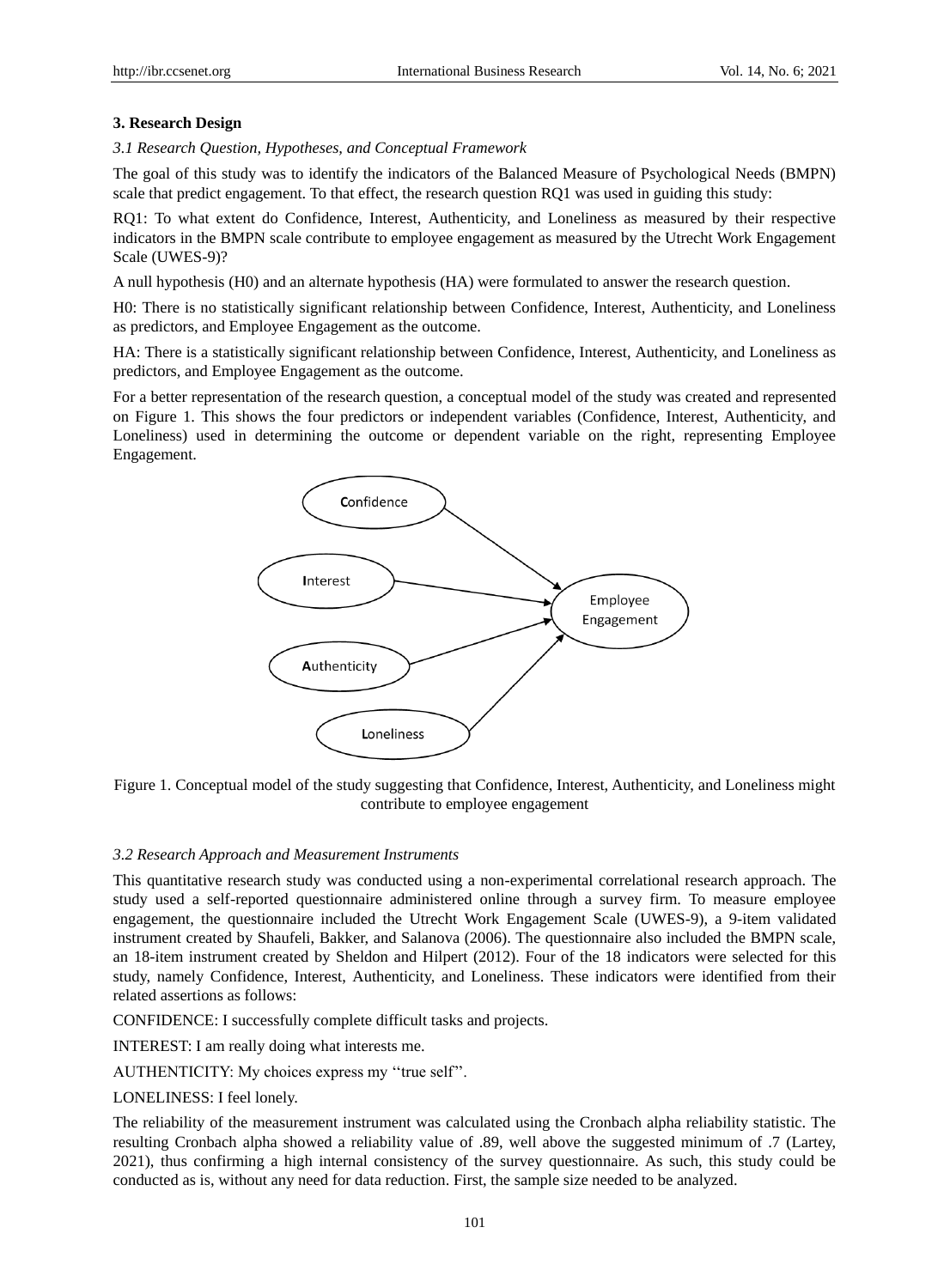# *3.3 Population and Sample Size*

Participants in this study were randomly selected by the online survey firm QuestionPro. Data were collected from 151 respondents, all workers in organizations within the United States (U.S.). As shown on Table 1, 71 of the participants were male representing 47 percent of the sample, and 80 were females representing 53 percent of the sample. Table 1 also shows the participants by age group, with the group of people between 23 and 39 having the highest number of participants, followed by the age group from 40 to 55. The adequacy of the sample was confirmed through a post hoc power analysis using GPower 3.1.9.4, a statistical power analysis tool promoted by Faul, Erdfelder, Lang, and Buchner (2007). To that effect, the GPower suggested that a model with four predictors, a medium effect size ( $f^2$  = 0.15), and an error probability (α) of .05, resulted in a total achieved power of .99, well above the minimum power of .80 suggested by Field (2013) and Tabachnick and Fidell (2013). This sample size also aligned with previous studies in the field of engagement. For instance, Saks (2006) used a sample of 107 participants in a study of drivers of employee engagement while Lartey and Randall (2021) used a sample of 133 cases in their analysis of the relationship between indicators of computer-mediated communication and employee engagement.

|  | Table 1. Breakdown of the participants by gender and age group |  |  |  |  |  |  |  |
|--|----------------------------------------------------------------|--|--|--|--|--|--|--|
|--|----------------------------------------------------------------|--|--|--|--|--|--|--|

|        |        |                    |           | Age Groups |           |           |       |        |
|--------|--------|--------------------|-----------|------------|-----------|-----------|-------|--------|
|        |        |                    | $\leq 22$ | $23 - 39$  | $40 - 55$ | $56 - 74$ | $75+$ | Total  |
| Gender | Male   | Count of males     |           | 31         | 32        |           |       | 71     |
|        |        | % within males     | 4.2%      | 43.7%      | 45.1%     | 5.6%      | 1.4%  | 100.0% |
|        |        | % of Total         | 2.0%      | 20.5%      | 21.2%     | 2.6%      | 0.7%  | 47.0%  |
|        | Female | Count of females   |           | 35         | 25        | 12        |       | 80     |
|        |        | % within females   | 6.3%      | 43.8%      | 31.3%     | 15.0%     | 3.8%  | 100.0% |
|        |        | % of Total         | 3.3%      | 23.2%      | 16.6%     | 7.9%      | 2.0%  | 53.0%  |
| Total  |        | Total participants | 8         | 66         | 57        | 16        | 4     | 151    |
|        |        | % of Total         | 5.3%      | 43.7%      | 37.7%     | 10.6%     | 2.6%  | 100.0% |

# **4. Data Analysis**

The research question was answered through the implementation of a multiple regression model applied to the collected sample. The model would help answer the research question seeking the extent to which confidence, interest, authenticity, and loneliness contributed to employee engagement. In this setting, there was one dependent variable (engagement) and four independent variables (confidence, interest, authenticity, and loneliness). As such, a multiple regression was deemed adequate as all the variables were of scale measurement level. Prior to creating the multiple regression model, various assumptions of multiple regression needed to be analyzed as suggested by Tabachnick and Fidell (2013) and implemented by Tate, Lartey, and Randall (2019) in their study analyzing the relationship between computer mediated communication and employee engagement using multiple regression statistics.

The number of 151 cases obtained from the survey was well above the recommended minimum of 107 suggested by Tabachnick and Fidell (2013) for a multiple regression analysis. This was also confirmed by the power analysis presented earlier, showing an achieved power of .99. Nonetheless, further descriptive analysis with a listwise exclusion of cases identified eight cases with missing values. These eight cases were removed from the sample, bringing its size to 143 cases, still well above the recommended minimum of 107.

In addition, a subsequent descriptive statistic of the z-score showed two engagement scores and two confidence values outside the -3.29 to 3.29 range. The four cases were eliminated, bringing the sample size to 139, still above the recommended minimum. Further descriptive analysis of the sample with 139 cases showed no univariate outlier. Multivariate outliers were analyzed using the Mahalanobis distance. After two iterations of the calculation of the Mahalobis distance, five cases identified as multivariate outliers were removed from the sample, bringing the total sample size to 134 cases.

An analysis of the skewness and kurtosis showed that all values of skewness and kurtosis were in the range from -1 to 1, suggesting that the variables were normally distributed. Further analysis of the Shapiro Wilk and Kolmogorov-Smirnov tests confirmed the normal distribution of ENGAGEMENT, the dependent variable. Using a scatter plot with the standardized residuals on the y-axis and standardized predicted values on the x-axis, we confirmed the homoscedasticity, normality, linearity, and independence of residuals. The variance inflection factor (VIF) confirmed the absence of multicollinearity or singularity as all the VIF values were below 10.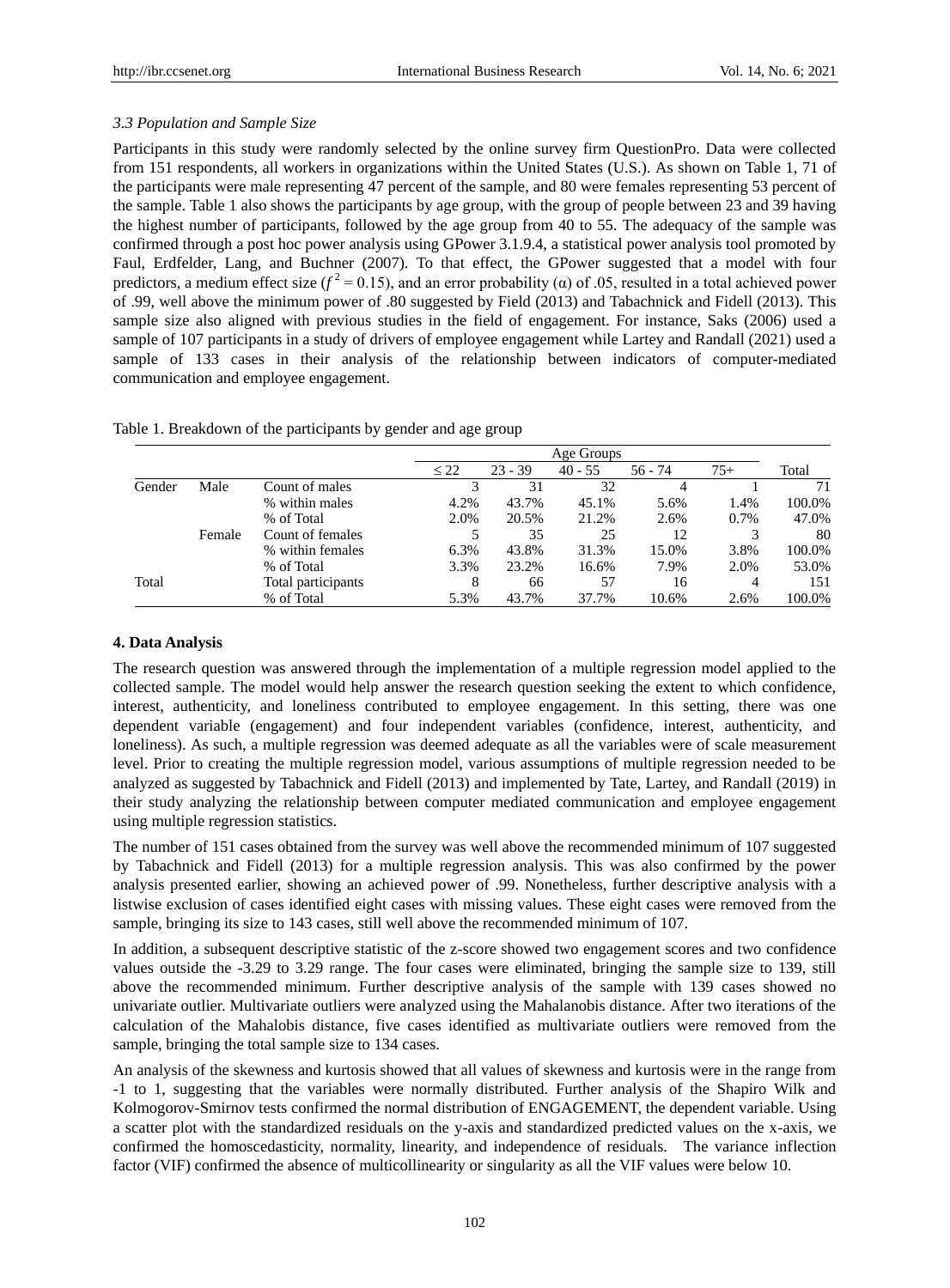A subsequent analysis of the data was conducted to ascertain the validity of the assumptions on the final dataset of 134 cases. This final sample was still above the minimum recommendation of 107 cases. A new post-hoc analysis using GPower confirmed that the achieved power stayed at .99. No univariate outlier was detected, and all other assumptions were confirmed. With that, a multiple regression model was created.

# **5. Results**

After validating the assumptions of multiple regression, 17 cases were removed from the initial sample of 151 cases as follows: eight were missing values, four univariate outliers, and five multivariate outliers. The suppression of these cases brought the total sample size to 134 cases, still confirmed to be adequate for a multiple regression analysis. All the assumptions of multiple regression were validated against the final sample was deemed good for the creation of a multiple regression statistical model.

Using the command Analyze/Regression/Linear on IBM SPSS version 24, a standard multiple regression model was created to answer the research question asking if the independent variables (CONFIDENCE, INTEREST, AUTHENTICITY, and LONELINESS) contributed to the dependent variable (ENGAGEMENT). In other words, the goal was to seek if ENGAGEMENT could be predicted using the proposed independent variables or predictors.

The resulting model confirmed the existence of a significant regression equation  $F(4, 134) = 42.8$ ,  $p < .001$  as shown on Table 2 detailing the results of the analysis of variance (ANOVA). Because ANOVA tests if the R-Square of a model is significantly greater than 0, the null hypothesis suggesting that the R-Square of the model was equal to zero was rejected and the alternate retained. As such, it could be inferred that there was a statistically significant relationship between the DV ENGAGEMENT and the IVs CONFIDENCE, INTEREST, AUTHENTICITY, and LONELINESS.

| Model                             |                                                                           | Sum of Squares | df  | Mean Square |        | Sig.              |  |  |  |  |  |
|-----------------------------------|---------------------------------------------------------------------------|----------------|-----|-------------|--------|-------------------|--|--|--|--|--|
| a                                 | Regression                                                                | 2905.884       |     | 726.471     | 42.809 | .000 <sup>b</sup> |  |  |  |  |  |
|                                   | Residual                                                                  | 2189.131       | 129 | 16.970      |        |                   |  |  |  |  |  |
|                                   | Total                                                                     | 5095.015       | 133 |             |        |                   |  |  |  |  |  |
| a. Dependent Variable: ENGAGEMENT |                                                                           |                |     |             |        |                   |  |  |  |  |  |
|                                   | b. Predictors: (Constant), LONELINESS, INTEREST, CONFIDENCE, AUTHENTICITY |                |     |             |        |                   |  |  |  |  |  |

Table 2. Analysis of variance (ANOVA) confirming a significant regression equation.

The regression model summary presented on Table 3 shows an *R*-Square of .57. This means the model can explain 57 percent of the variability in engagement as measured by the UWES-9 instrument. In other words, the predictors (CONFIDENCE, INTEREST, AUTHENTICITY, and LONELINESS) account for 57 percent of the variation in the outcome (ENGAGEMENT). The adjusted *R*-Square of the model is .557 as shown on Table 3. It provides an idea on how well the model would generalize. The difference between the *R*-Square and the adjusted *R*-Square is .013 or 1.3%, computed as .570 - .557. This shrinkage from the *R*-Square to the Adjusted *R*-Square means that if the model were derived from the population rather than a sample, it would account for approximately 1.3% less variance in the outcome, which is negligeable as difference. Based on this, we can conclude that the model is generalizable to the population.

#### Table 3. Model Summary

| Model                                                                     |      | Square | <b>Adjusted R Square</b> | Std. Error of the Estimate |  |  |  |
|---------------------------------------------------------------------------|------|--------|--------------------------|----------------------------|--|--|--|
|                                                                           | πετa | .570   |                          | 4 1 1 9 4 7                |  |  |  |
| a. Predictors: (Constant), LONELINESS, INTEREST, CONFIDENCE, AUTHENTICITY |      |        |                          |                            |  |  |  |

The model created is presented on Table 4 with its coefficients showing the independent variables that contribute to the determination of engagement. Besides LONELINESS, all independent variables were statistically significant in their contribution to the dependent variable ( $p < .05$ ). The standardized coefficients Beta showed that the most significant predictor of ENGAGEMENT was INTEREST, followed by AUTHENTICITY, then CONFIDENCE, which were all significant  $(p < .05)$ . Only, LONELINESS was not significant in the determination of ENGAGEMENT ( $p > .05$ ). In other words, the LONELINESS predictor did not substantially contribute to the determination of ENGAGEMENT in this model.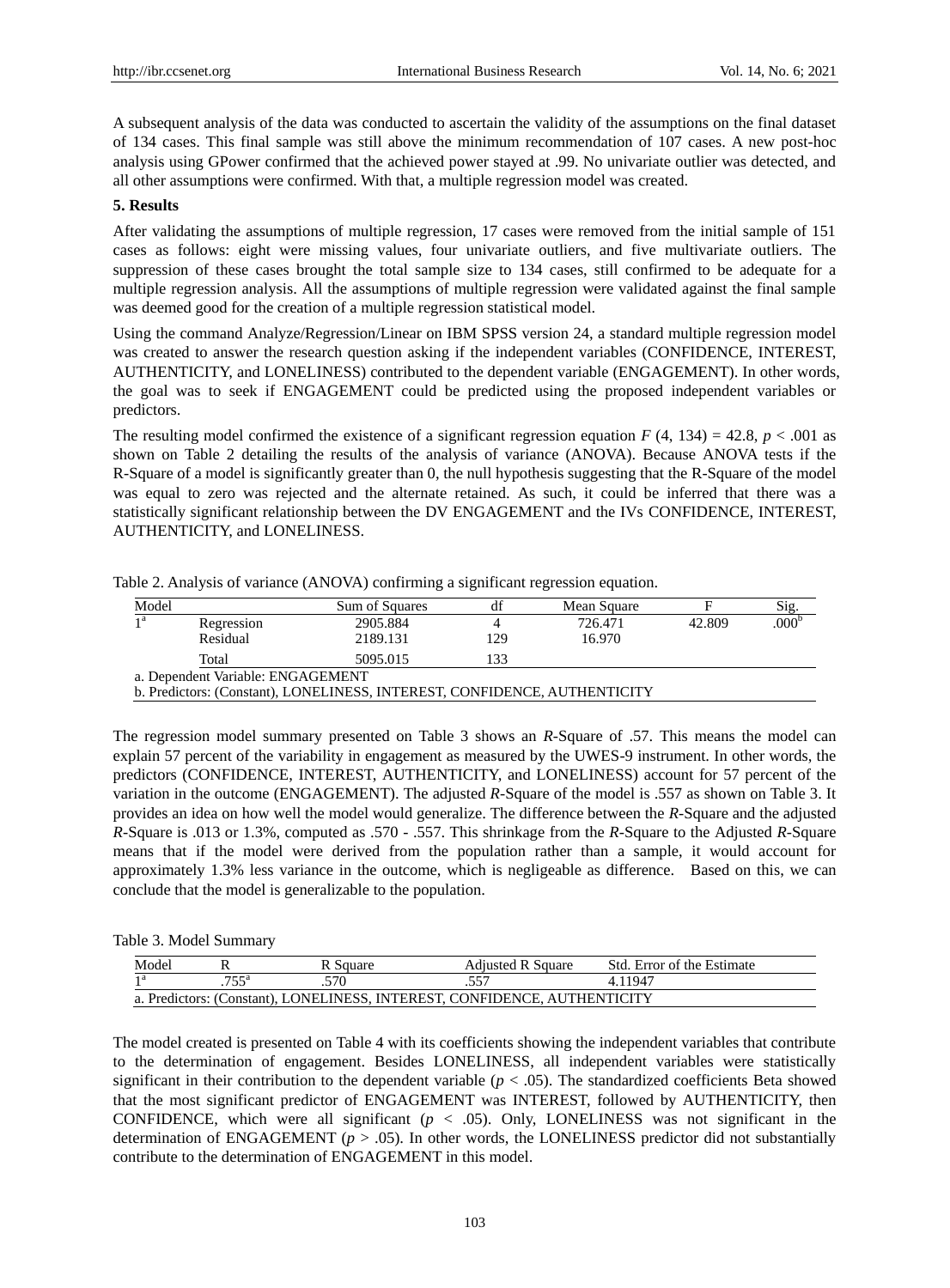|                                   |                     |        | Unstandardized | Standardized |       |      |             |                                 |
|-----------------------------------|---------------------|--------|----------------|--------------|-------|------|-------------|---------------------------------|
|                                   |                     |        | Coefficients   | Coefficients |       |      |             | 95.0% Confidence Interval for B |
| Model                             |                     | B      | Std. Error     | Beta         |       | Sig. | Lower Bound | Upper Bound                     |
| 1 <sup>a</sup>                    | (Constant)          | 10.014 | 2.130          |              | 4.701 | .000 | 5.800       | 14.228                          |
|                                   | <b>CONFIDENCE</b>   | 1.220  | .501           | .158         | 2.433 | .016 | .228        | 2.211                           |
|                                   | <b>AUTHENTICITY</b> | 2.252  | .486           | .331         | 4.633 | .000 | 1.290       | 3.214                           |
|                                   | <b>INTEREST</b>     | 2.707  | .415           | .439         | 6.521 | .000 | 1.886       | 3.528                           |
|                                   | <b>LONELINESS</b>   | .355   | .284           | .074         | 1.250 | .214 | $-.207$     | .917                            |
| a. Dependent Variable: ENGAGEMENT |                     |        |                |              |       |      |             |                                 |

## Table 4. Multiple regression model with coefficients

The fact that LONELINESS did not significantly contribute to ENGAGEMENT called for the creation of a model without LONELINESS to ascertain the finding and identify the resulting end model. Table 5 shows the final model summary. This model shows an R-Square of 56.5 percent with an adjusted R-Square of 55.5 percent. The difference between them was reduced to 1% compared to the previous model, confirming the generalizability of the model to the population.

# Table 5. Final Model Summary

| Model                                                                                   |                          | square | Square | Std<br>Estimate<br>Error of<br>the |  |  |  |  |
|-----------------------------------------------------------------------------------------|--------------------------|--------|--------|------------------------------------|--|--|--|--|
| $\mathbf{a}$<br>-                                                                       | −r∩a<br>ے ر <sub>ا</sub> | .565   | $\sim$ | 0000                               |  |  |  |  |
| a. Predictors: (Constant). INTEREST. CONFIDENCE. AUT<br><b>TICITY</b><br>' I Fi Ni<br>. |                          |        |        |                                    |  |  |  |  |

Table 6 shows the final model obtained from the three predictors (CONFIDENCE, INTEREST, and AUTHENTICITY). It still shows that all three predictors are significant in predicting ENGAGEMENT and confirms the importance of INTEREST as the best contributor to ENGAGEMENT compared to the other predictors.

|  |  |  |  |  |  | Table 6. Final Multiple Regression Model with Coefficients |
|--|--|--|--|--|--|------------------------------------------------------------|
|--|--|--|--|--|--|------------------------------------------------------------|

|             |                                   | Unstandardized<br>Coefficients |            | Standardized<br>Coefficients |       | 95.0% Confidence<br>Interval for B |             |             |  |
|-------------|-----------------------------------|--------------------------------|------------|------------------------------|-------|------------------------------------|-------------|-------------|--|
| Model       |                                   | в                              | Std. Error | <b>Beta</b>                  |       | Sig.                               | Lower Bound | Upper Bound |  |
| $2^{\rm a}$ | (Constant)                        | 10.717                         | 2.059      |                              | 5.206 | .000                               | 6.644       | 14.790      |  |
|             | <b>CONFIDENCE</b>                 | 1.353                          | .491       | .176                         | 2.757 | .007                               | .382        | 2.324       |  |
|             | <b>AUTHENTICITY</b>               | 2.272                          | .487       | .334                         | 4.668 | .000                               | 1.309       | 3.235       |  |
|             | <b>INTEREST</b>                   | 2.666                          | .415       | .433                         | 6.427 | .000                               | 1.845       | 3.486       |  |
|             | a. Dependent Variable: ENGAGEMENT |                                |            |                              |       |                                    |             |             |  |

# **6. Discussions, Implications, Limitations and Future Prospects**

This non-experimental correlation study was anchored around the self-efficacy theory which stipulates that people are willing to engage in activities when they perceive that they are capable and competent to complete them. The study analyzed the relationship between the independent variables or predictors (CONFIDENCE, INTEREST, AUTHENTICITY, and LONELINESS) and the outcome or dependent variable (ENGAGEMENT). The independent variables were measured using their corresponding items in the Balanced Measure of Psychological Needs (BMPN) instrument. The dependent variable was measured using the Utrecht Work Engagement Scale (UWES-9). An online survey resulted in 151 responses. Analysis of the collected data resulted in the removal of 17 responses, bringing the total sample for the study to 134 cases.

A standard multiple regression statistical model was created using IBM SPSS version 24. The results showed that three of the four predictors namely, CONFIDENCE, INTEREST, and AUTHENTICITY, were statistically significant in determining ENGAGEMENT ( $p < .05$ ). The fourth predictor, LONELINESS, was not significant in the determination of ENGAGEMENT ( $p > .05$ ). A final model was created using the three significant predictors and confirmed the previous findings. INTEREST was the best contributor to ENGAGEMENT, followed by AUTHENTICITY, then CONFIDENCE. This final model had an R-Square of .565 meaning that it explained 56.5 percent of the variance in ENGAGEMENT. In addition, the difference between the resulting R-Square and the Adjusted R-Square was not significant (1%), suggesting that the model was generalizable to the population from which the sample derived.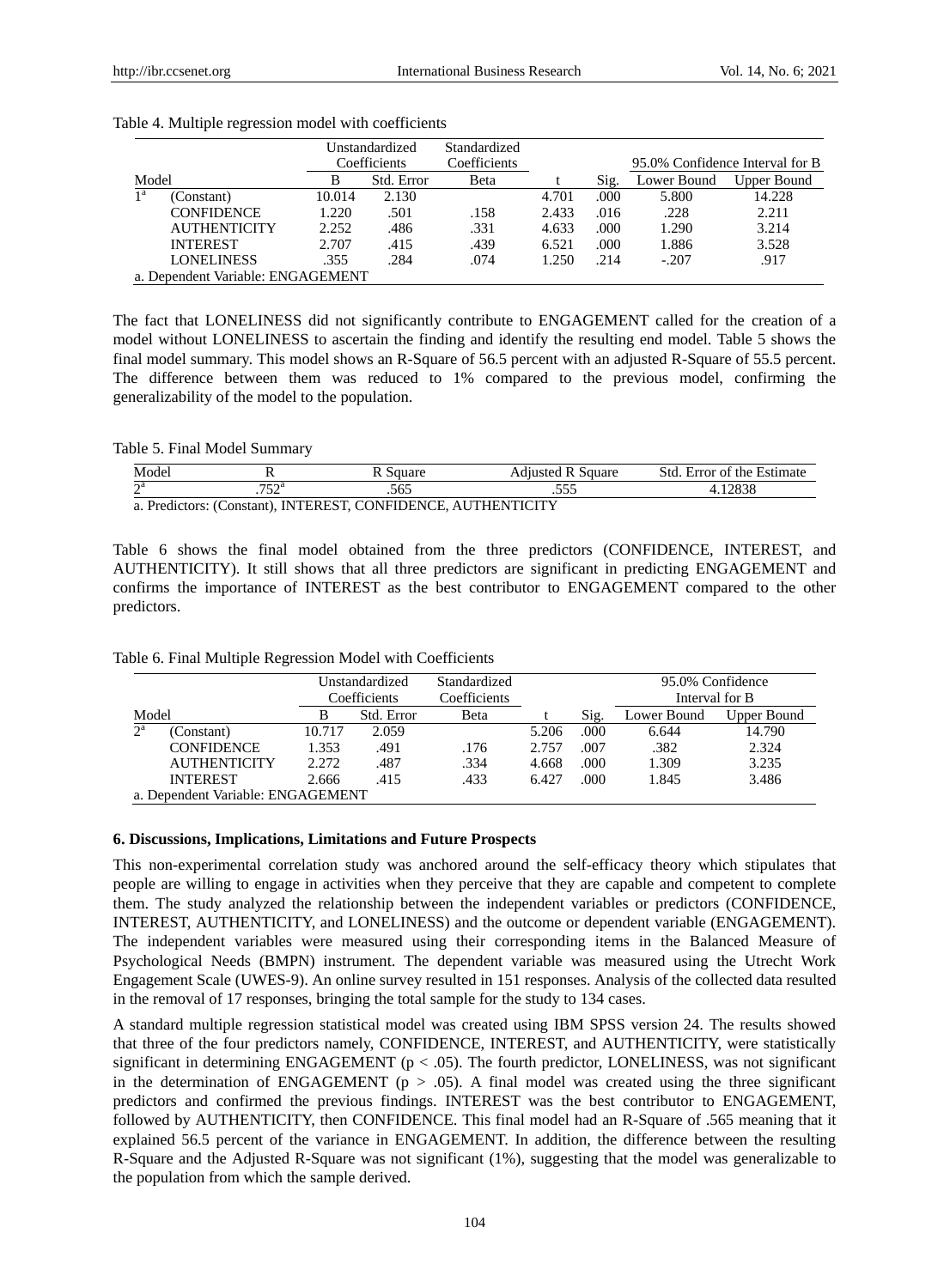# *6.1 Limitations*

While it is suggested that this study could be generalized to its population, it should be noted that this population is that employees in organizations within the U.S. Further study is required to generalize the findings to different countries.

In addition to the limited generalizability of the findings, this study used a self-reported online survey questionnaire. In such setting, there was no control over the answers provided by the participants and no follow-up could be made for clarification, thus the risk of bias. Nonetheless, the risk for bias data was reduced through the implementation of statistical functions that address bias. Indeed, the validation of the assumptions of multiple regression helped reduce some of the biased cases. All the same, there is no way to guarantee the removal of all bias in the final dataset.

# *6.2 Implications and Future Studies*

From a practice standpoint, the implications of this study are first directed toward the workers. These findings can help current and future employees in the determination of their career plan. In seeking or determining their next career goals, current and future workers need first to identify their interests. This study confirmed that the person"s interest was the best determinant of their engagement. By answering the question "Am I really doing what interests me?" or "Will I really be doing what interest me?", the person can have an idea of how engaged they will be in the selected job. Tying that job to their "true-self" and having confidence in their capability to complete tasks contribute to increasing the person's engagement in the job.

Just like with workers, managers can also use these findings to help employees stay engaged. For example, identifying employee's interests and assigning them tasks that align with those interests, which could mean shuffling tasks around, can help increase employee engagement in the organization. Managers also need to find ways of increasing employees" confidence in accomplishing their tasks. This can be done through the identification of training that can help them understand how to complete their tasks. In addition to the training, employees need to have the tools necessary for the task completion, which aligns with the definition of engagement as presented earlier which states that "… the organization provides the worker with the environment and conditions to be successful …" (Lartey, 2021, p.137).

In addition to practice, the findings of this study have implications for scholars. First, it filled a gap in existing literature as no previous study analyzed the contribution of confidence, interest, authenticity, and loneliness to employee engagement. Furthermore, this study did not find a significant contribution of loneliness to employee engagement, as contrary to some previous studies.

In an article published in the Harvard Business Review, Moss (2018) posited that loneliness was the biggest struggle for remote workers, suggesting the establishment of a day when remote employees came into the office. Citing findings from a Gallup poll, Moss explained that remote workers who sporadically went to the office had a higher engagement rate. Similarly, Wang et al. (2021) identified loneliness as one of four key remote work challenges, in addition to work-home interference, ineffective communication, and procrastination. While these studies hint the existence of a relationship between loneliness and engagement, the current study did not find such relationship in the sample studied. One reason the relationship could not be established might reside in the composition of the sample. Indeed, Moss and Wang et al. focused on remote workers, while the sample used did not discriminate on the employees" work location. Further study could be instrumental in validating this finding.

# **7. Conclusion**

The purpose of this study was to examine the relationship between the independent variables confidence, interest, authenticity, and loneliness as measured by the Balanced Measure of Psychological Needs (BMPN) and the dependent variable, employee engagement, as measured by the Utrecht Work Engagement Scale (UWES). An online survey using a self-reported questionnaire generated 151 responses. After validating the assumptions of multiple regression, 17 of the 151 responses were eliminated, bringing the final sample size to 134 cases. A standard multiple regression model was created using the final sample and the results indicated the existence of a statistically significant relationship between three of the independent variables (CONFIDENCE, INTEREST, and AUTHENTICITY) and the dependent variable (ENGAGEMENT). INTEREST was identified to be a better contributor to engagement as compared to the other variables, and AUTHENTICITY was better compared to CONFIDENCE. The findings from this study confirmed the premises of the self-efficacy theory and suggested that a model created with the three significant variables could explain 56.5 percent of variability in employee engagement. While previous studies indicated significant contribution of loneliness in engagement, this study did not corroborate those findings for the selected sample, thus offering an opportunity for further research.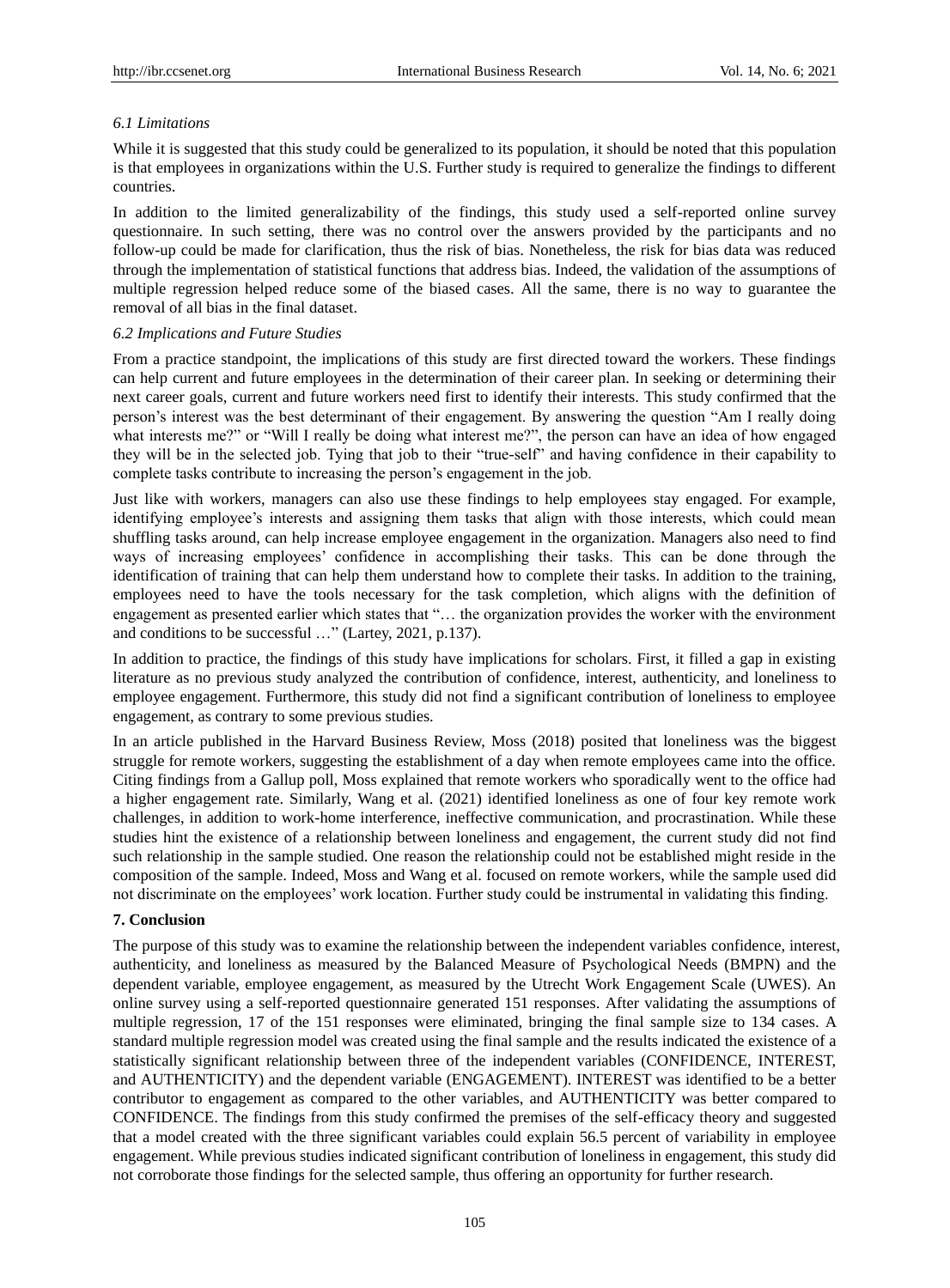## **Acknowledgments**

This study was fully funded by the authors without any external support or grant.

#### **References**

- Bandura, A. (1994). Self-efficacy. In V. S. Ramachaudran (Ed.), *Encyclopedia of human behavior* (Vol. 4, pp. 71-81). New York: Academic Press.
- Faul, F., Erdfelder, E., Lang, A. G., & Buchner, A. (2007). G\*Power 3: A flexible statistical power analysis program for the social, behavioral, and biomedical sciences. *Behavior Research Methods, 39*(2), 175-191. https://doi.org/10.3758/BF03193146
- Field, A. (2013). *Discovering statistics using IBM SPSS statistics* (4th ed.). Thousand Oaks, California, United States of America: SAGE Publications.
- Harter, J. K., Schmidt, F. L., & Hayes, T. L. (2002). Business unit level outcomes between employee satisfaction, employee engagement and business outcomes: a meta-analysis. *Journal of Applied Psychology, 87*(2), 268-79. https://doi.org/10.1037/0021-9010.87.2.268
- Johnston, M. M., & Finney, S. J. (2010). Measuring basic needs satisfaction: Evaluating previous research and conducting new psychometric evaluations of the basic needs satisfaction in general scale. *Contemporary Educational Psychology, 35*(4), 280-296. https://doi.org/10.1016/j.cedpsych.2010.04.003
- Kahn, W. A. (1990). Psychological conditions of personal engagement and disengagement at work. *Academy of Management Journal, 33*(4), 692-724. https://doi.org/10.5465/256287
- Kahn, W. A. (1992). To be fully there: psychological presence at work. *Human Relations*, *45*(4), 321-349. https://doi.org/10.1177/001872679204500402
- Kim, W., Kolb, J. A., & Kim, T. (2013). The relationship between work engagement and performance: a review of empirical literature and a proposed research agenda. *Human Resource Development Review, 12*(3), 248-276. https://doi.org/10.1177/1534484312461635
- Kuntz, J., & Roberts, R. (2014). Engagement and identification: an investigation of social and organizational predictors in an HR offshoring context. *Strategic Outsourcing: An International Journal, 7*(3), 253-274. https://doi.org/10.1108/SO-06-2014-0011
- Lartey, F. M. (2021). Impact of career Planning, employee autonomy, and manager recognition on employee engagement. *Journal of Human Resource and Sustainability Studies, 9*(2), 135-157. https://doi.org/10.4236/jhrss.2021.92010
- Lartey, F. M., & Randall, P. M. (2021). Indicators of computer-mediated communication affecting remote employee engagement. *Journal of Human Resource and Sustainability Studies, 9*(2), 82-92. <https://doi.org/10.4236/jhrss.2021.91006>
- Meyer, J. (1997). Organizational commitment. In Cooper, C.L. and Robertson, I.T. (Eds), *International Review of Industrial and Organizational Psychology, 12,* 175-228.
- Moss, J. (2018). Helping remote workers avoid loneliness and burnout. *Harvard Business Review.* Retrieved from https://covid-19.ukhc.org/wp-content/uploads/sites/121/2020/03/Helping-Remote-Workers-Avoid-Lonelines s-and-Burnout.pdf
- Organ, D. W., & Paine, J. B. (1999). A new kind of performance for industrial and organizational psychology: recent contribution to the study of organizational citizenship behavior. In Cooper, C. L., & Robertson, I. T. (Eds), *International Review of Industrial and Organizational Psychology, 14,* 337-68.
- Randall, P. M., Lartey, F. M., & Tate, T. D., (2020). Enterprise Social Media (ESM) Use and Employee Belongingness in US Corporations. *Journal of Human Resource Management, 8*(3), 115-124. https://doi.org/10.11648/j.jhrm.201200803.12
- Robertson, I. T., & Cooper, C. L. (2010). Full engagement: the integration of employee engagement and psychological well‐being. *Leadership & Organization Development Journal*, *31*(4), 324-336. https://doi.org/10.1108/01437731011043348
- Ryan, R. M., & Deci, E. L. (2000a). Intrinsic and extrinsic motivations: Classic definitions and new directions. *Contemporary Educational Psychology, 25,* 54-67. Retrieved March 3, 2008, from ScienceDirect Freedom Collection database. https://doi.org/10.1006/ceps.1999.1020